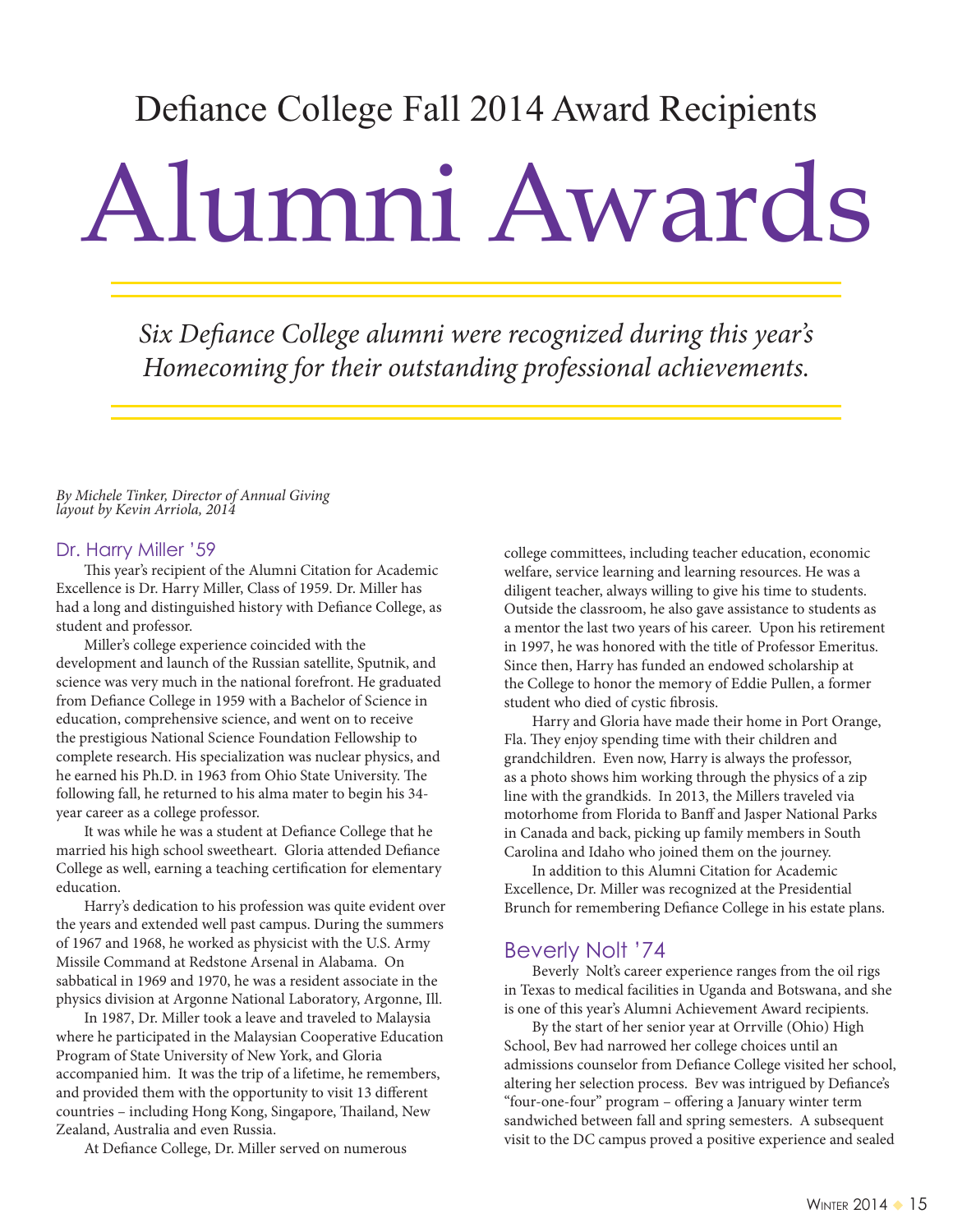

President Gordon (far left) with honored alumni (left to right) Elaine Gard, Lesa Swisher Shouse, Ray Santiago, Beverly Nolt, Dr. Harry Miller, and David Gynn.

her decision. "Everyone was so friendly," Bev recalls.

Her original intent was a major in elementary education, but classes with Professor Jim Birk and Dr. Bernie Mikula coupled with her initial winter term to Big Bend, Texas,

and Prevention in Atlanta in 2000. She has held a number of positions within the organization, beginning in the Sexually Transmitted Disease (STD) Branch, training STD supervisors and managers throughout the country. Other jobs included multi-year stints in international operations – Office of the

prompted a switch to Natural Systems Studies. This led to a job in the east Texas oil patch as a drilling fluids technologist/ mud engineer. While working on the rigs, a job listing for a venereal disease investigator grabbed her attention though she initially thought it a hoax. She applied, landed the local position, and is now beginning her 36th year in public

*all* am proud to be an alumna of The Defiance College. My DC experience and its positive effects *cannot be overly exaggerated or emphasized. The field opportunities, particularly winter term(s) and* off-campus semesters, provided benchmarks for *challenges, teamwork, and real-time direction for future endeavors.*" - Beverly Nolt

Director, Adolescent School Health, and Women's Reproductive Health prior to joining the HIV/AIDS Global Health Program (GAP).

In 2009, without any prior visits to Africa, she accepted a threemonth assignment in Namibia, working with HIV/STD programs and construction projects for HIV testing and treatment. Three months became seven, after which she was offered a permanent

health – spanning local, state, national, and international arenas.

Twenty years after graduation, at a reunion of Southwest and Alaska Field Studies participants in Cincinnati, she and another DC alumnus who had taken the 1973 Big Bend Winter Term reconnected and in 1996, Bev and Bob Witzerman '75 were married.

After 22 years with local and state health departments in Texas, Bev joined the U.S. Centers for Disease Control

post as Global AIDS Program Deputy Director for Botswana. Bev and Bob discussed the opportunity, packed up their dog and cat, and spent two years in what she describes as "an unforgettable experience and a wonderful country."

Bev is very satisfied with the work, much of it funded within the President's Emergency Program for AIDS Relief started by President George W. Bush. This initiative was created to connect and coordinate agencies which had not previously worked together, including CDC, USAID, Peace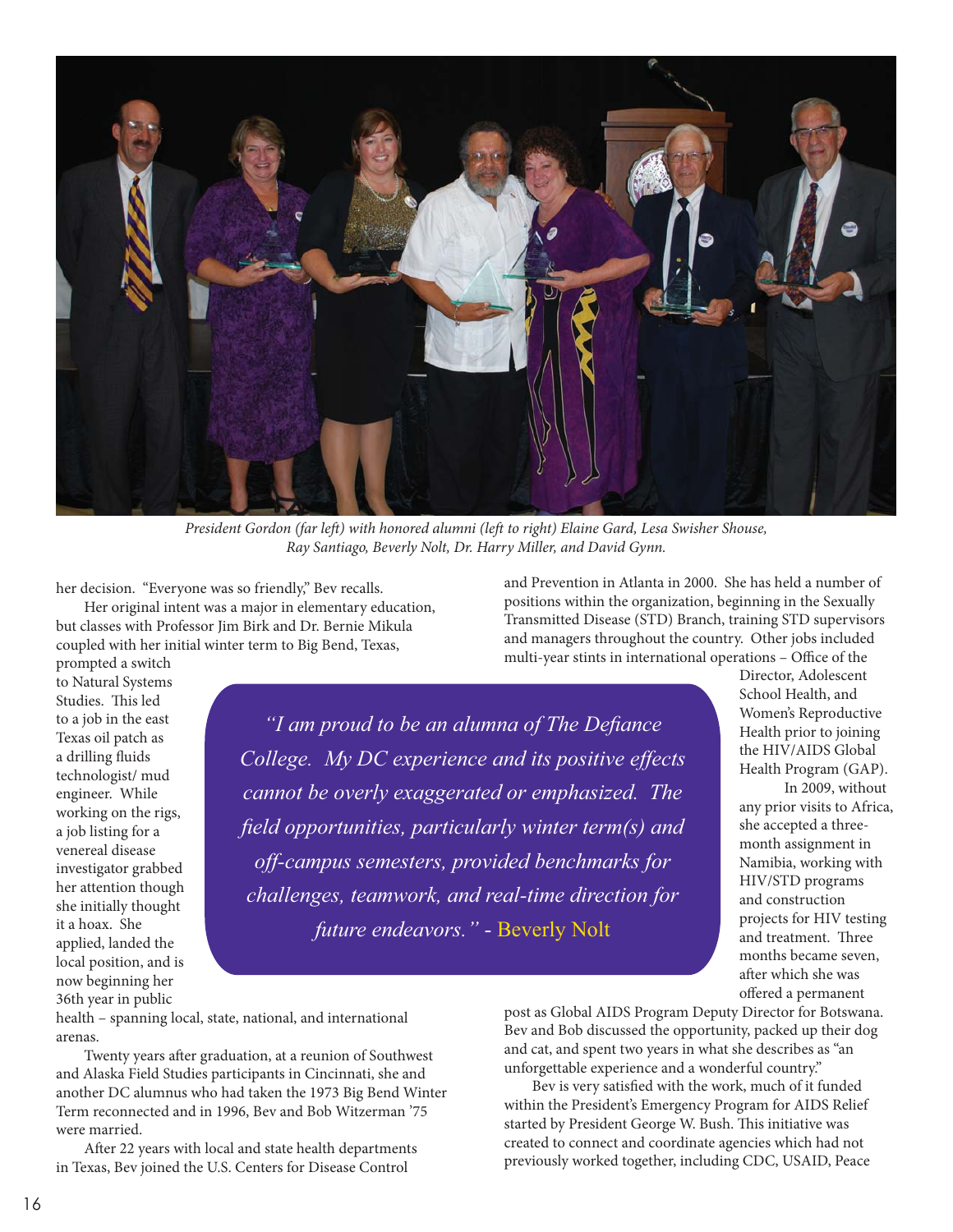Corps, and Department of Defense, to cooperate in the prevention, testing, and treatment of HIV/AIDS. Bev's job focuses on management and operations to ensure U.S. funds are spent responsibly. It can be challenging and trying but she also finds it very rewarding particularly when agencies come together to reduce and prevent "mother to child" transmission of HIV.

"One of the things I am proud of was being part of a small team who investigated and broke up a Botswana cartel which had been stealing U.S. funds for several years," she relates. After returning from Botswana, Bev became CDC's Deputy Director at Large for the world's newest country, Republic of South Sudan, and has made numerous trips there until last December's unrest forced operations to be moved to Entebbe, Uganda, for the short term. As result, she spent much of the past summer in Port au Prince, Haiti, supplying operational support.

On Sept. 4, Bev accepted a new position as CDC's East Africa Team Lead in the Country Strategy and Management Branch. She will manage a team providing support to Uganda, Kenya, Ethiopia, Rwanda, and South Sudan.

## David Gynn '65

Defiance College is pleased to recognize David Gynn '65 with the 2014 Alumni Achievement Award.

When David entered Defiance College, he planned to major in business, and hadn't considered teaching. However, he was encouraged to go into business education to double his chance of getting a job after graduation. He remembers thinking, "I'll teach for a couple years and then go into business." The "couple years" turned into a couple decades and resulted in Dave receiving many recognitions for his outstanding work, including being the first Ohioan named National Business Teacher of the Year.

David attributes much of his success to the solid foundation he received at Defiance under the direction of Garnett Smith '51, who was then associate professor of business education.

Smith encouraged her students to attend Ohio Business Teachers Association meetings, and twice David went to the state conventions. "I am thankful to her for getting me started in OBTA," he said. "She made me realize the need to be a professional, as well as an educator."

*a* "Being the first in my family to earn a *FROOHege education has changed my life. The small personal approach at Defiance could not be duplicated elsewhere. My* DC education was my ticket to unlimited *copportunities.*" - David Gynn

David went on to serve as president and secretary of the OBTA throughout his years of association with the organization.

He earned a Master of Education from Kent State University and has done additional post-graduate work at the University of Cincinnati and the University of Akron. The majority of David's teaching career was spent as cooperative education coordinator in Ashtabula and Kent, where he taught and assisted and supported his students at their co-op jobs.

In addition to being named National Business Teacher of the Year in 1987, Gynn was also recognized as 1985 Ohio Business Teacher of the Year and 1990 Vocational Educator of the Year in Ohio.

David retired from teaching in 1990, and entered his business career, first as a vice president of the Telecommunity Credit Union and then as the business manager of his United Methodist Church. He also served for several years as volunteer coordinator at Coleman Professional Services before going into retirement full time.

David was very active in Kiwanis for many years, serving in local and state leadership positions and is now a volunteer advocate for Ohio AARP. He is also currently a member of the Board of Education for the Biomed Science Academy, a STEM school that is the fifth highest rated school in Ohio.

"Being the first in my family to earn a college education has changed my life. The small personal approach at Defiance could not be duplicated elsewhere. My DC education was my ticket to unlimited opportunities," David says.

David and his wife, Patricia, reside in Kent, and have two grown sons, and grandchildren. The Gynns have just returned from the "trip of a lifetime," three weeks touring the United Kingdom, with David's sister and brother–in –law who are also DC alums, Barbara and Bruce Fisher, classes of 1966 and 1965 respectively.

### Lesa Swisher Shouse '04

Lesa Swisher Shouse '04 is the 2014 Young Alumni Service Award recipient.

As a student at Defiance College, Lesa was a service leader and president and trip coordinator for the college's chapter of Habitat for Humanity. She earned her bachelor of arts in communications and public relations and continued her education at Bowling Green State University, working with the Office of Service Learning as a graduate assistant. Lisa achieved her Master of Arts in College Student Personnel and worked at Owens Community College and then at the BGSU Career Center, first as advisor and then as assistant director/ career center liaison to the college of business.

Lesa is currently the director of the Career Center at the University of South Florida St. Petersburg.

Throughout her college days and her professional life, Lesa has been involved in community service through a wide range of agencies, and has acquired a long list of recognitions to her name, including the National City Bank Champion Peer to Peer award in 2006, Leader of Promise: 100 Women of Influence in Girl Scouts of Western Ohio in 2012, and BGSU Outstanding Community Service Award 2009, to name just a few.

Lesa and her husband, Reggie '04, have also been two of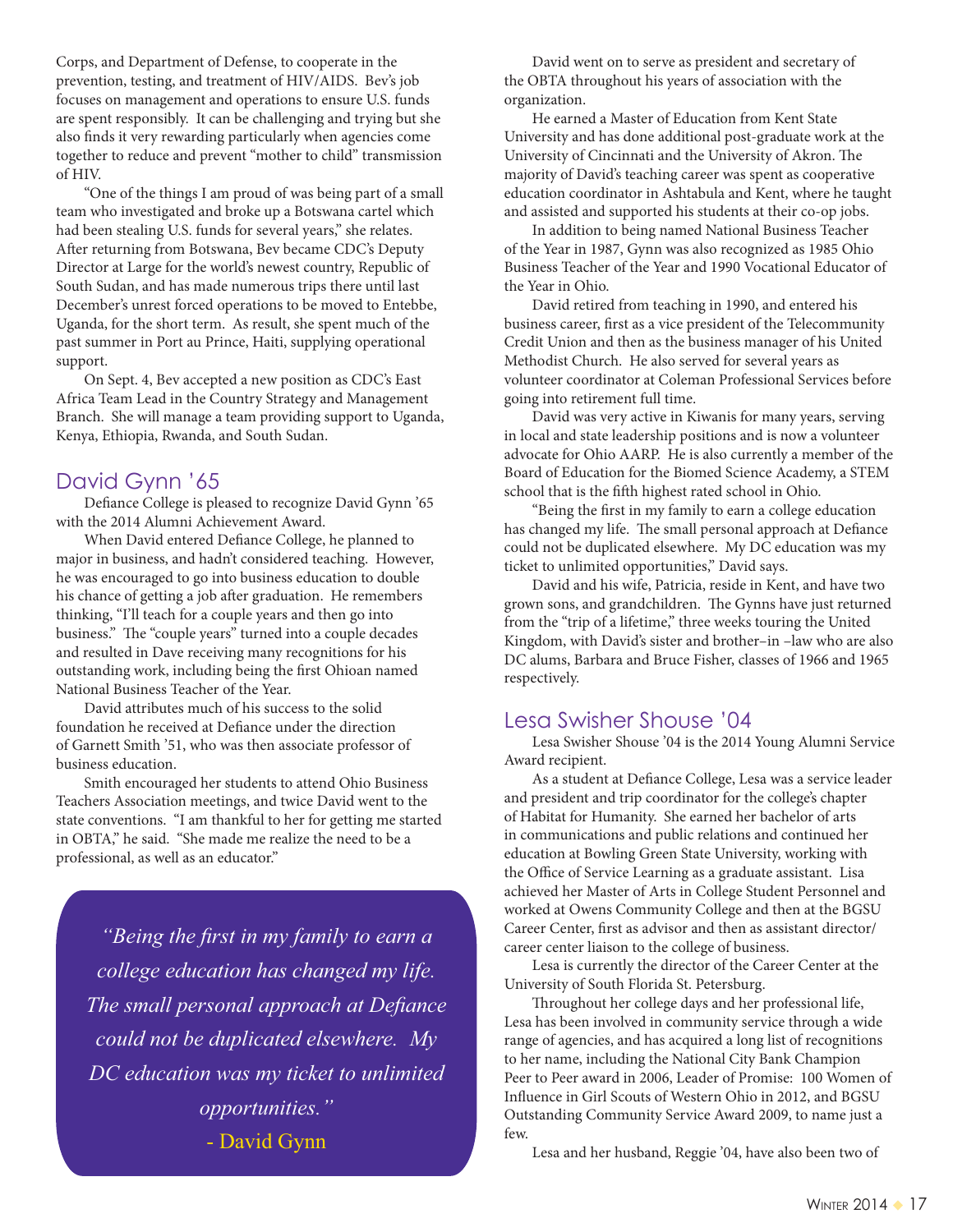*alter moving to St. Petersburg, I didn't know anyone and I felt I was missing service in my life, so I joined the Junior League. It's a* great way to get to know people in the area, *the history and the needs of the community.*" - Lesa Swisher Shouse

the founding members of the Young Alumni Giving Circle, a group whose members each pledge to give \$1,000 in their first ten years after graduation in support of a DC scholarship.

Now residing and working in Florida, Lesa continues to be involved in service. "After moving to St. Petersburg, I didn't know anyone and I felt I was missing service in my life, so I joined the Junior League. It's a great way to get to know people in the area, the history and the needs of the community." Lesa especially appreciates the JL's focus on school readiness for children.

At the Career Center, Lesa promotes service in the career development of students by helping them choose volunteer opportunities that will help build their resumes to attain their career goals.

Lesa said she is honored to receive this recognition from a place that means so much to her. "I wouldn't be where I am today without DC. It showed me a career that I did not even know existed and helped me see all the opportunities that were available to help other students."

Lesa and Reggie live in St. Petersburg, Fla.

### Ray Santiago '71

Ray Santiago '71 is being recognized with the 2014 Schauffler Legacy Award for his dedicated work and advocacy for human rights and social justice causes.

Ray's parents emigrated from Puerto Rico to Spanish Harlem in New York City. His father worked as a laborer; his mother worked in a sweatshop until she was disabled by an injury. He and his siblings were educated through the NYC public school system. As the first of his family to attend college, Ray participated in a college-readiness program, which is where he learned about Defiance College.

Professor Jeffrey Weaner announced that Ray was selected for this year's Schauffler Legacy Award because from the start, Ray got involved in social activism. "He took the purpose of Schauffler and really has worked to advance humanity and achieve social justice," Weaner said.

In addition to his studies and being a resident hall assistant, Ray found time to work as a volunteer juvenile probation officer, participate in Leadership Training and Community Organization for Spanish Speaking of Northwest Ohio, and be involved with the Center for the Study and Advancement of Non-white Cultures, the Atlantic-Pacific Streets Neighborhood Council and Phi Alpha Theta. Ray was also a Schauffler Scholar in Social Work and was awarded the

Pilgrim Medal.

In the early 70's, Ray joined the Toledo-based Farm Labor Organizing Committee and Farm Labor Research Project. FLOC helped migrant workers organize and negotiate contracts with farmers and food processors.

Being an advocate has been Ray's lifelong work. The list of the many labor and community advocacy organizations Ray has been involved with is long, and includes serving as:

- Founder and resource developer/advocate for the Teh-Luh-Lah Center for Education and Healing in Chimayo, New Mexico, an inter-generational, multicultural summer camp
- Founding member of the Southern Partners Fund, supporting progressive social change and community organizing in nine southeastern states
- Advisor to Fundamentals of Sports, a bridge program for inner-city youth
- Past board member of the La Pena Cultural Center, Berkeley, Calif.
- Staff member at the Interreligious Foundation for Community Organization

Currently, Ray is the development officer for the Amherst, Mass.-based Peace Development Fund, a public foundation providing grants, training and resources in partnership with communities, trainers and donors who share PDF's vision for social change.

He is married to Dr. Margaret Reeves, senior staff scientist with the Pesticide Action Network of Northwest America. Ray and Margaret have a 13-year-old daughter, Tatiana, and the family lives in Oakland, Calif.

### Elaine Kopke Gard '72

Elaine Kopke Gard '72 is this year's recipient of the Schauffler Award in Christian Education. The award is given in recognition of her lifelong service to local churches in Christian education and faith formation. The Rev. Dr. Marian Plant '73, professor of religious and ministry studies, clearly remembers Elaine from their college days. "She was a role model for me," Dr. Plant recalls.

Originally from the Cleveland area, Elaine majored in religion and Christian education, and she received the Schauffler Scholar in Christian Education Award at Defiance College.

Throughout her career, Elaine has been active in Christian education on the local church level. She served as a consultant to the Cooperative Christian Education Project with four UCC churches in the Greater Dayton area and as director of Christian Education and Youth at Trinity UCC in Miamisburg and Fairborn. She has directed children's choirs and chaired mission and outreach committees within those churches.

Elaine has served in leadership capacities at the Association and the Ohio Conference level of the United Church of Christ as well. She became a Commissioned Worker in 1978 and a Commissioned Minister of Education in 1986. She has served six years as a member of the Laity Leadership Department with the Southwest Ohio Association, including two years as the department chair. She has served on the